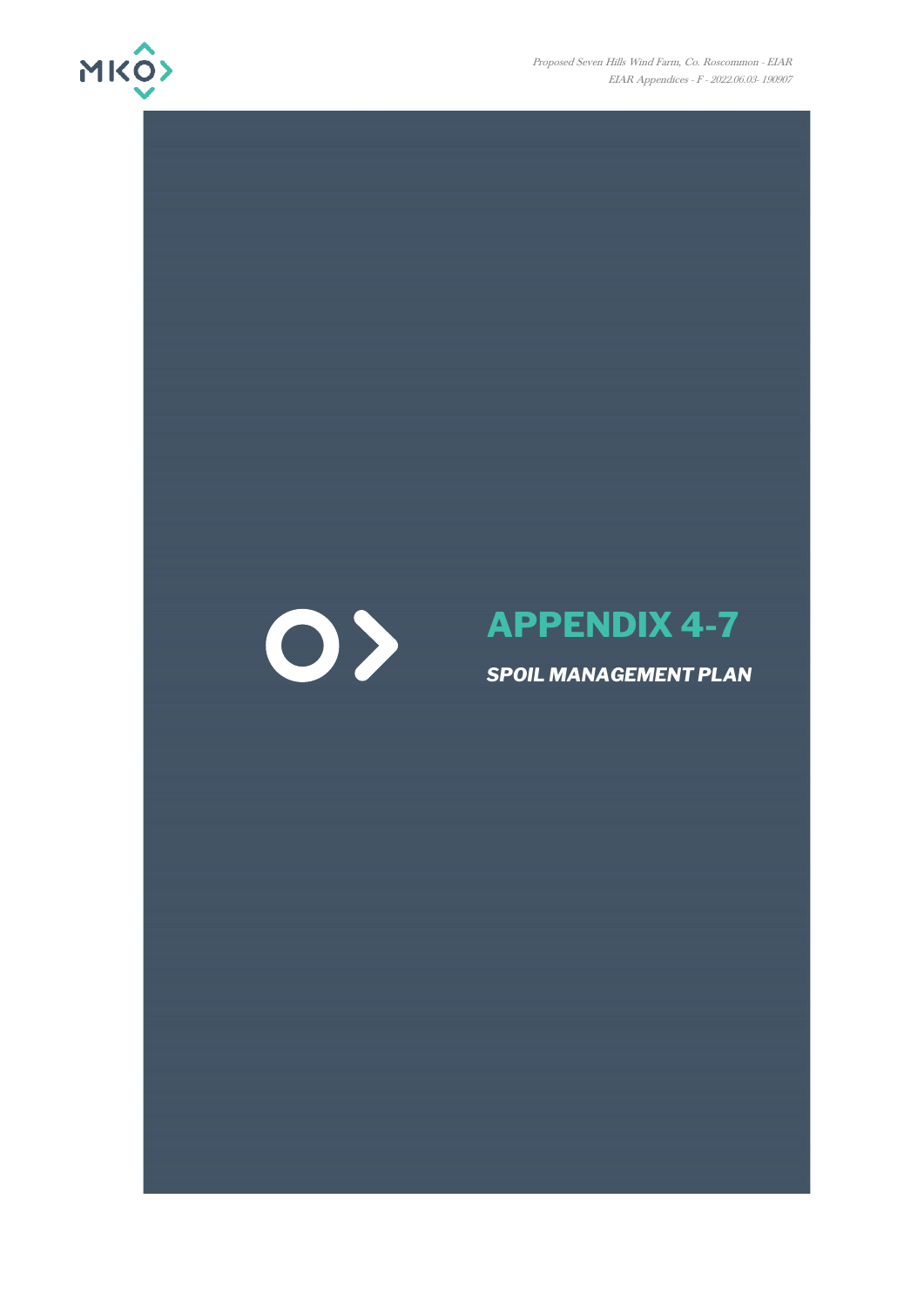

# **Seven Hills Wind Farm**

# Spoil Management Plan (SMP)

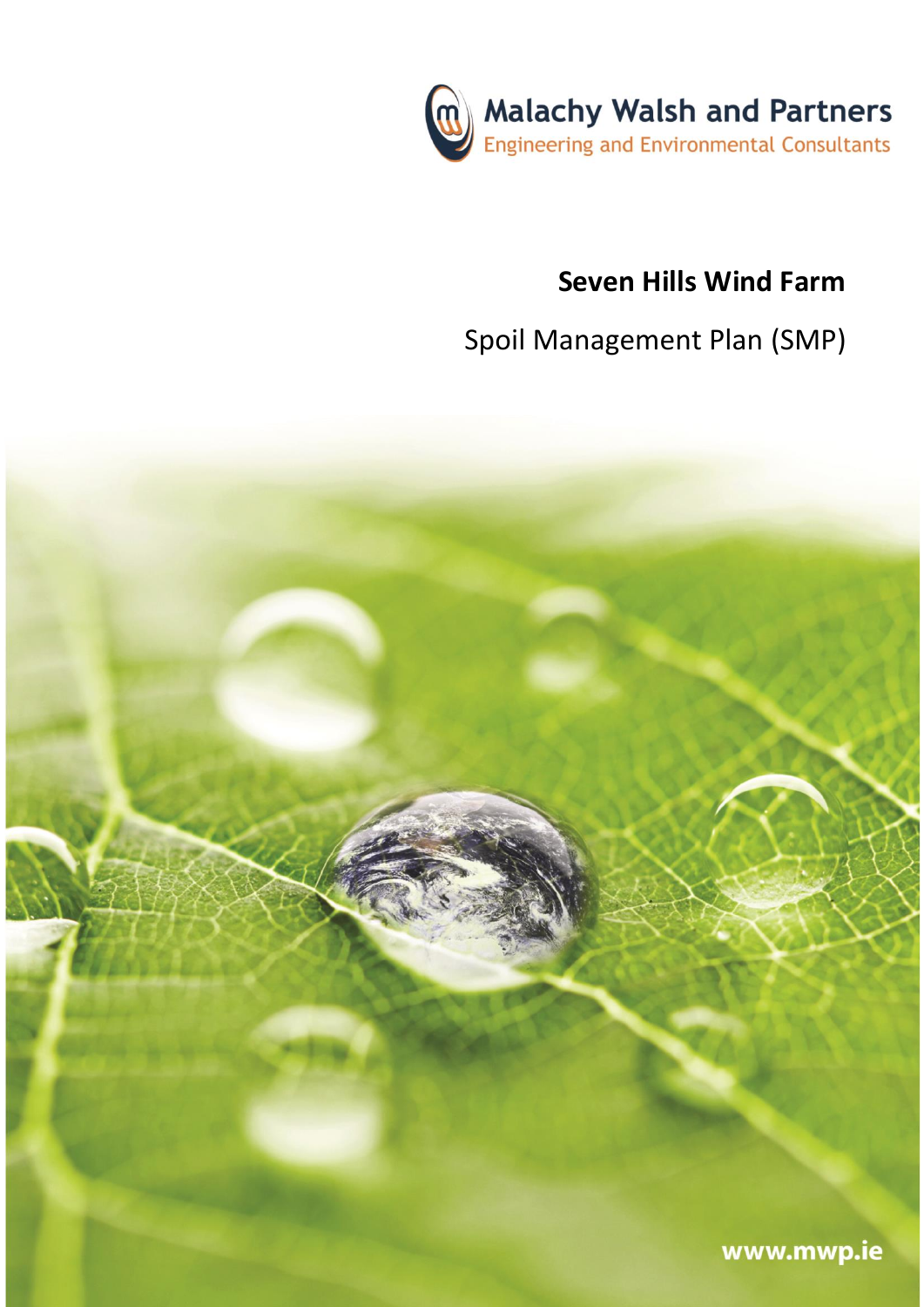| <b>ISSUE FORM</b>          |                       |  |
|----------------------------|-----------------------|--|
| Project number             | 21377                 |  |
| <b>Document number</b>     | 6005                  |  |
| <b>Document revision</b>   | С                     |  |
| Document title             | Spoil Management Plan |  |
| <b>Document status</b>     | Final                 |  |
| Document prepared by       | <b>Brian Sayers</b>   |  |
| <b>Document checked by</b> | <b>Brian Sayers</b>   |  |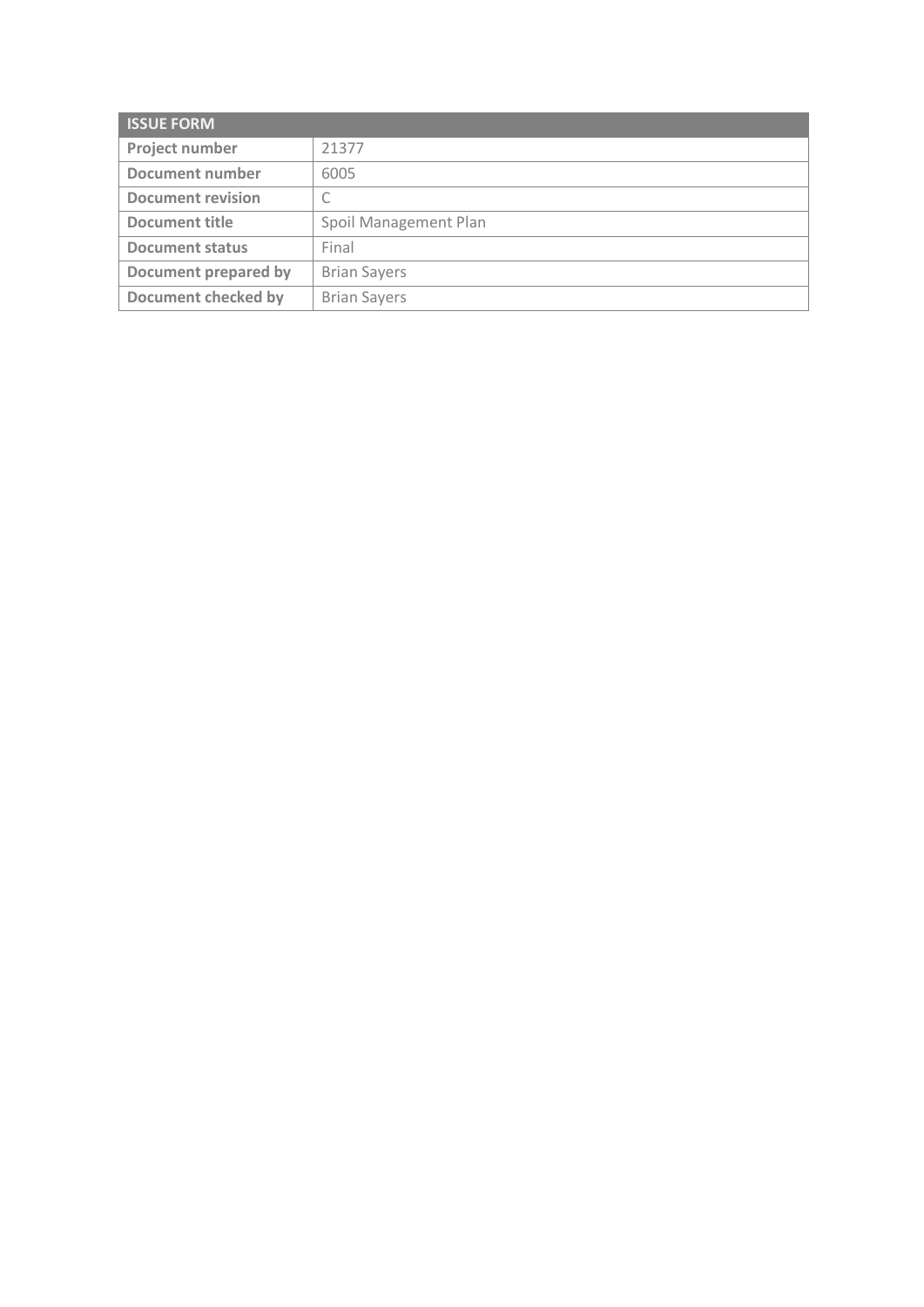# **Table of Contents**

| 1              |     |  |  |  |  |  |
|----------------|-----|--|--|--|--|--|
| $\overline{2}$ |     |  |  |  |  |  |
| 3              |     |  |  |  |  |  |
|                | 3.1 |  |  |  |  |  |
|                | 3.2 |  |  |  |  |  |
|                | 3.3 |  |  |  |  |  |
|                | 3.4 |  |  |  |  |  |
|                | 3.5 |  |  |  |  |  |
| 4              |     |  |  |  |  |  |
|                | 4.1 |  |  |  |  |  |
|                | 4.2 |  |  |  |  |  |
|                | 4.3 |  |  |  |  |  |
|                | 4.4 |  |  |  |  |  |
|                | 4.5 |  |  |  |  |  |
| 5.             |     |  |  |  |  |  |

# **List of Tables**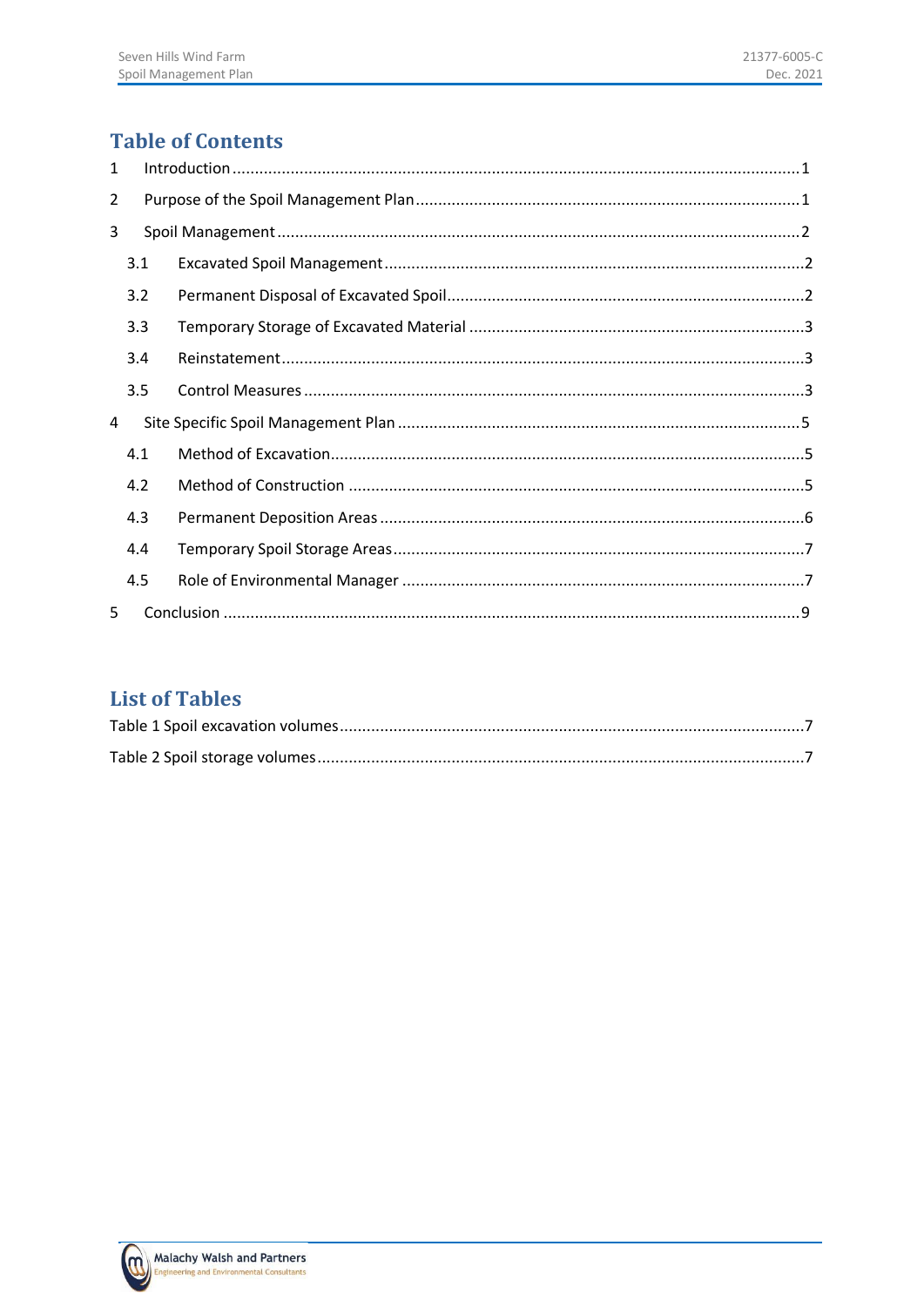# <span id="page-4-0"></span>**1 Introduction**

Seven Hills Wind Farm is located between Dysart and Brideswell, County Roscommon. The proposed wind farm comprises 20 no. wind turbines with associated infrastructure including hardstands, access roads and substation, as well a temporary construction compound.

The purpose of this Spoil Management Plan is to ensure the wind farm is constructed safely and that the landscape is not adversely impacted as a result of the proposed development.

# <span id="page-4-1"></span>**2 Purpose of the Spoil Management Plan**

The purpose of this Spoil Management Plan is to describe how it is planned to construct Seven Hills Wind Farm in a manner that ensures the landscape is not adversely impacted as a result of the proposed development and that site management practices are carried out to complete the development safely and in the interest of orderly development.

The plan also sets out a methodology to prevent:

- 1. Rock or soil excavated during the construction phase from being adversely stockpiled on site following the completion of construction works in areas not suitable for same,
- 2. Adverse local effects on sensitive habitats.

The ultimate aim is to construct the wind farm project in a manner that facilitates regeneration of allnatural habitats at all locations affected by construction works and that will minimise the damage incurred on sensitive habitats.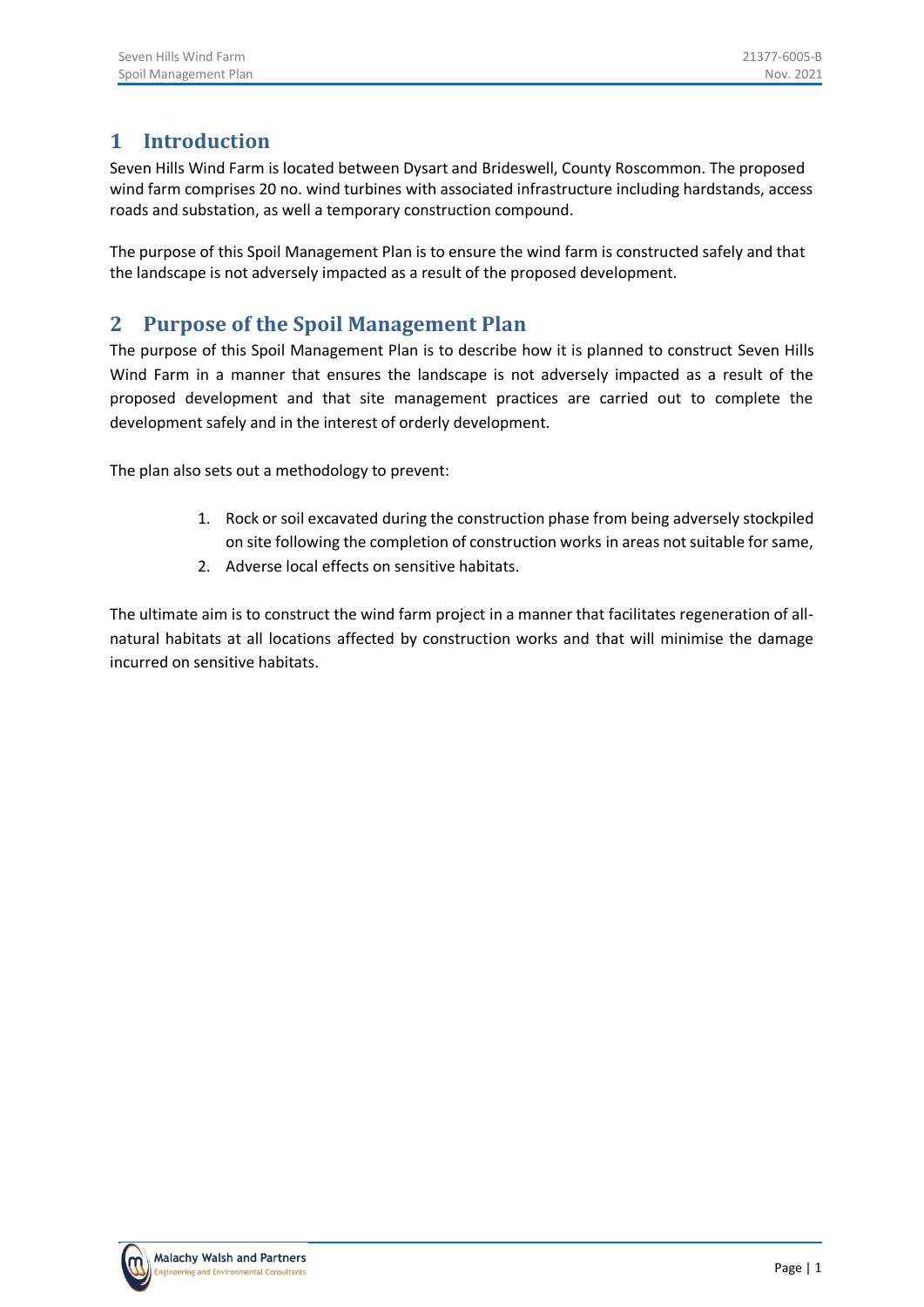## <span id="page-5-0"></span>**3 Spoil Management**

Site investigations were carried out along the proposed internal access road routes, at each turbine location and at the sites of all other infrastructural elements. This detailed information allowed a location-specific assessment of ground conditions to be carried out. Based on this information, adjustments to the site infrastructure were carried out. The outcome of identifying all of the environmental, technical and engineering constraints for the site was that an infrastructural layout could be provided in the most sensitive way considering the need for spoil storage.

#### <span id="page-5-1"></span>**3.1 Excavated Spoil Management**

Spoil will invariably be generated during excavations for roads, hardstands, wind turbine foundations, etc. Minimisation of the production of this spoil is to be treated as a high priority, but it is nevertheless accepted that there will be generation of excess spoil in the form of a mixture of topsoil, rock and glacial till.

It is proposed that spoil material will be stored around each turbine and hardstand. The remainder of the excavated spoil should be transported directly from the excavation for disposal within the proposed deposition areas. This helps reduce the need for transportation of spoil across large areas and results in a reduced risk of dirty water generation.

## <span id="page-5-2"></span>**3.2 Permanent Disposal of Excavated Spoil**

Owing to the good geotechnical conditions on site the works can be constructed on the existing surface without the need to strip topsoil in a large number of areas. This cuts down the quantity of spoil generated. In areas of sloping ground there is a need to cut into the ground to facilitate the necessary road and hardstand gradients. This results in a number of large cuts that will generate large volumes of spoil. Foundation excavations will also require excavation to depth. Other areas of construction, the substation for example, will also require the stripping of topsoil as a minimum. All of this infrastructure generates material that contributes towards the total cut spoil volume for the site.

The management of spoil deposition areas will involve the following:

- Any point-source drainage from disposal areas will empty into a series of silt control measures designed in accordance with the surface water management plan.
- Water build-up within deposition areas will not be permitted.
- Excavated mineral shall be excavated and stored separately to topsoil; this will prevent mixing of materials and facilitate reuse afterwards.
- All materials which require storage will be stockpiled at low angles (< 5-10°) to ensure their stability and secured using silt fencing where necessary. This will help to mitigate erosion and unnecessary additions of suspended solids to the drainage system.
- If necessary, mineral soils will be covered while stored to minimise run-off.
- Sediment management systems, such as silt fencing, will be provided around the proposed deposition areas where necessary.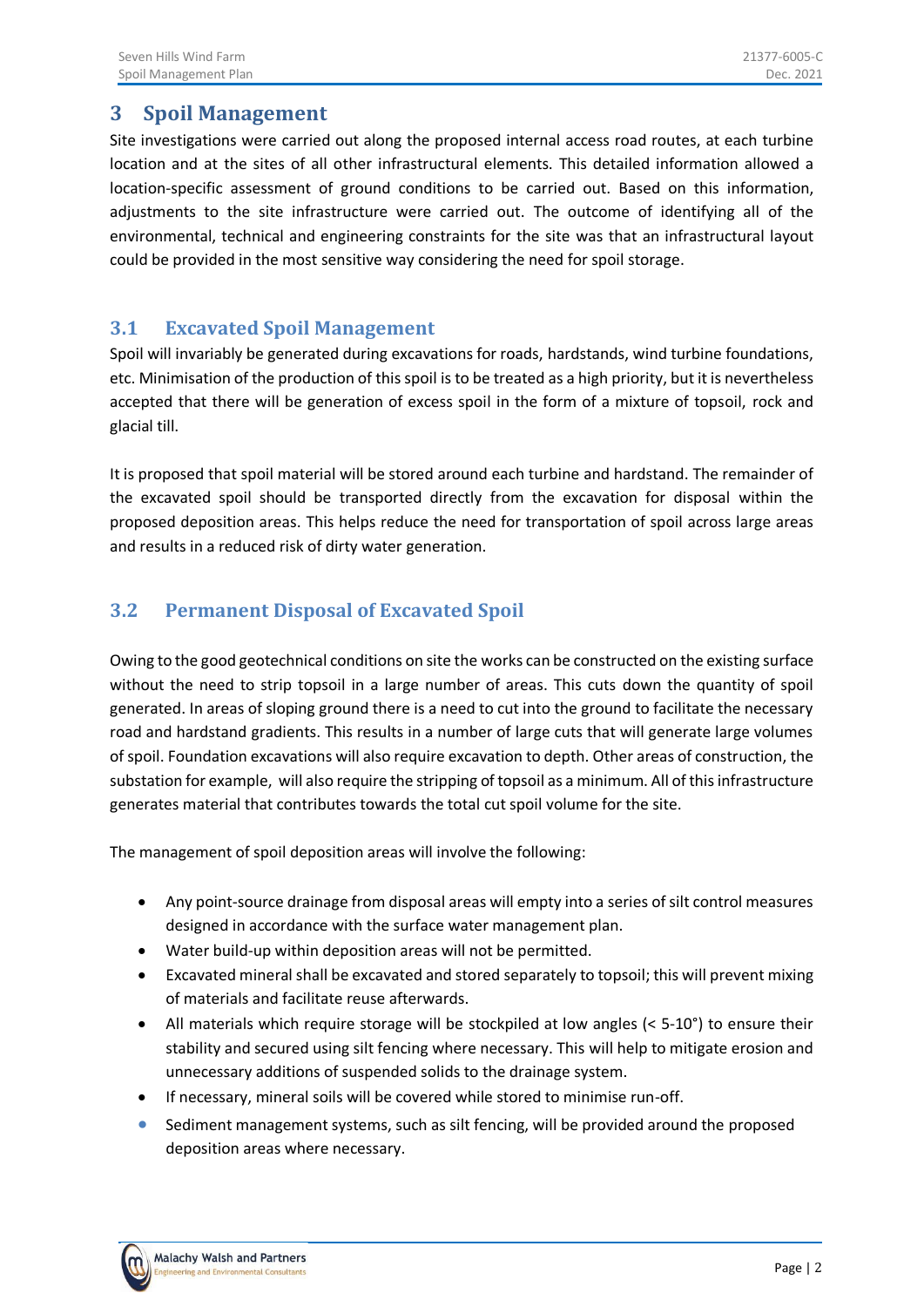## <span id="page-6-0"></span>**3.3 Temporary Storage of Excavated Material**

No permanent stockpiles will be left on site after the completion of the construction phase works outside of the indicated spoil storage areas. After completion of the turbine base reinstatement works all remaining stockpiles are to be removed for permanent disposal at the proposed deposition areas within the site.

Any materials excavated during the construction phase which are to be used in the site reinstatement and landscaping process shall, in the first instance, be stored on site in an environmentally safe manner that will not result in the pollution of waters or the smothering of ecologically sensitive habitats.

The following principles will be adhered to when considering the temporary storage of excavated materials;

- Spoil will be deposited, in layers of 0.50m and will not exceed the thickness as indicated on the drawings.
- Spoil will only be deposited on slopes of less than 5 degrees to the horizontal and greater than 10m from the top of a cutting. The exact location of such areas will be confirmed on consultation with the geotechnical engineer.
- Once reinstatement is complete the disposal sites will be re-vegetated with the "top mat" removed at the commencement of disposal operations.
- Upon commencement of the restoration phase, guidance from a suitably qualified environmental professional will be sought to confirm the methodology and programme.

#### <span id="page-6-1"></span>**3.4 Reinstatement**

Reinstatement works will commence at an early stage of construction. Such reinstatement will occur following the completion of individual sections of work, such as the completion of a turbine foundation or hardstand. Ongoing restorative programming facilitates the immediate relocation of material from one turbine base excavation to another completed area and in doing so can limit the requirement for temporary storage of material on site.

Excess stone and spoil which is unsuitable as a vegetation layer shall be placed in the deposition areas. Suitable material of sufficient density excavated during the works will be reused as ballast on the turbine foundations.

### <span id="page-6-2"></span>**3.5 Control Measures**

The following generalised control measures will be enforced during construction:

- No storage of excavated material other than in areas selected for such activities; temporary storage within the development footprint and deposition at proposed areas.
- Exclusion zones delineating the working corridor will be installed around all working areas using post and rope fences. No activity will be permitted past this fence.
- Water build-up in excavations will be avoided.
- Upslope cut-off drains will be installed in advance of construction.
- Existing drainage patterns will be maintained as far as is practicable.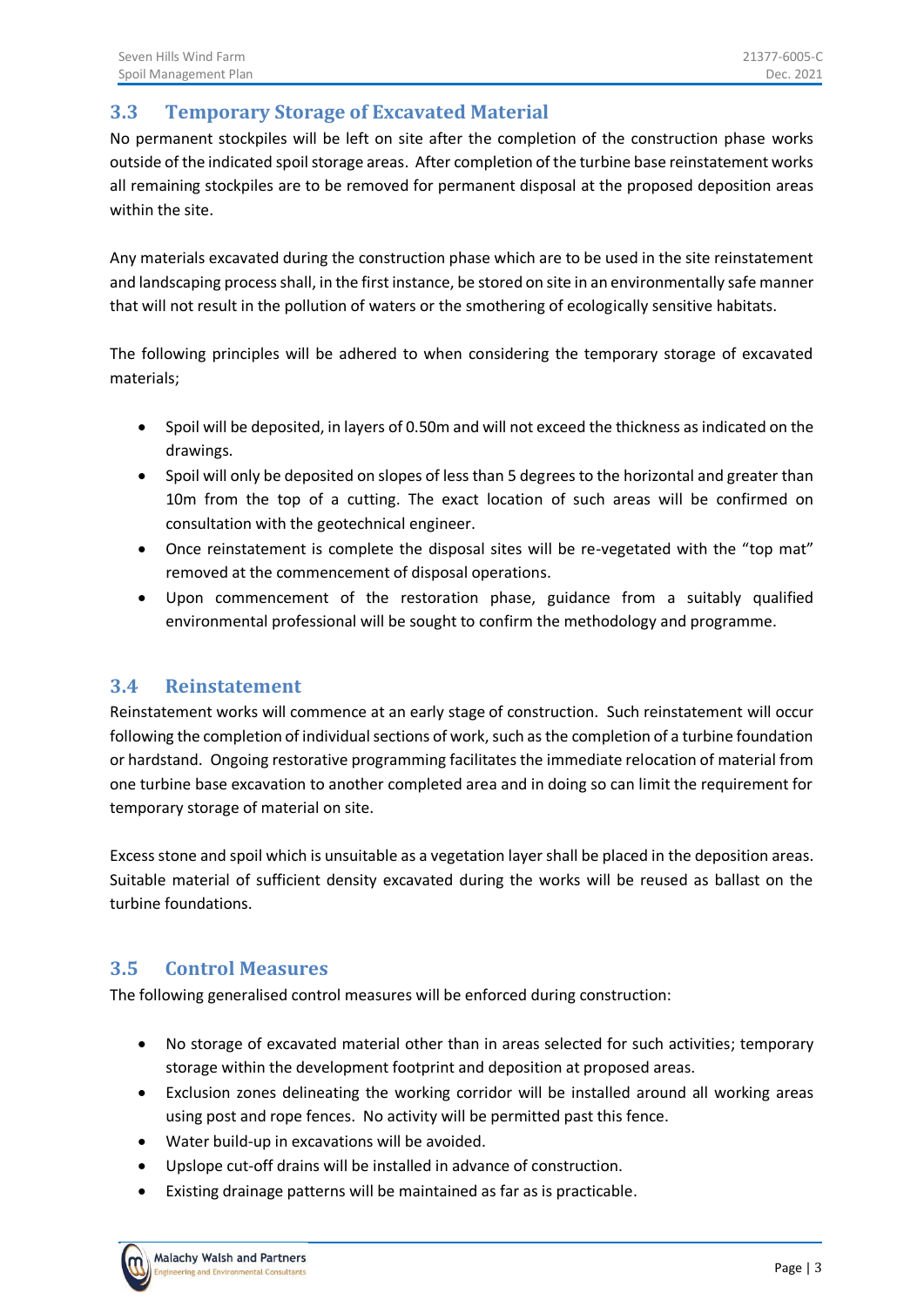- Deviation from the agreed work methodology must be approved by a suitably qualified environmental professional or site geotechnical engineer.
- The site supervisor will suspend work if work practices or weather conditions are unsafe.
- Where suitable material is available, it will be used for the immediate backfilling of any excavations.

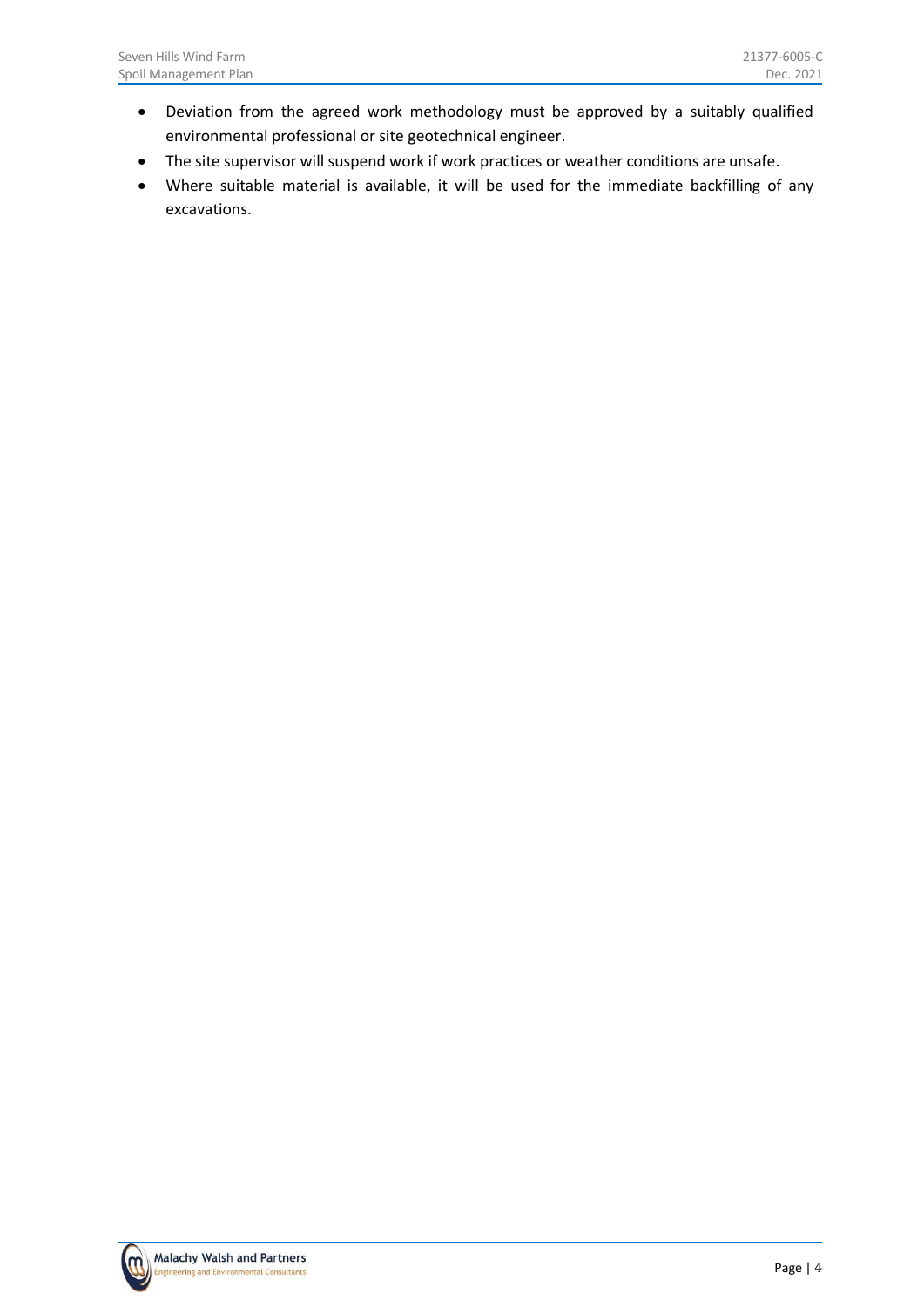## <span id="page-8-0"></span>**4 Site Specific Spoil Management Plan**

#### <span id="page-8-1"></span>**4.1 Method of Excavation**

The general principles of extraction set out in this plan will be adhered to at all times during the construction phase.

#### <span id="page-8-2"></span>**4.2 Method of Construction**

For the construction phase the activities that are considered likely to generate spoil are as follows:

- Construction of new excavated roads,
- Excavation and reinstatement areas for spoil,
- Excavations for turbine bases, crane hardstands, substation and the temporary site construction compounds.

Prior to the commencement of construction work on the required infrastructure above, the following will be considered:

- Existing ground profile,
- Existing ground soil type,
- Bearing capacity of required roads, turbine bases and hardstands,
- Existing natural drainage regimes on site,
- Proposed turbine manufacturer assembly and transport delivery specifications,
- Environmental buffer areas and zones.

#### **4.2.1 Excavated Infrastructure**

New roads and hardstands will generally be constructed using imported stone aggregate obtained from local quarries and placed over a layer of geogrid. Where large cuts are required a limited amount of stone will be generated that can be reused in construction. A similar approach will be taken for other infrastructure required for the project.

Typically the sequence of constructing new access roads and hardstands will comprise the following:

- I. The appointed contractor will survey the area for any unforeseen hazards prior to the commencement of works and set up warning signage as appropriate.
- II. Excavators will first remove any topsoil / vegetative layer which may be present if deemed required. Hardstands and roads will be constructed on grade where possible. This material will be transported to an agreed storage area and maintained for re-use during the restoration phase of the wind farm construction. Material to be reused will generally be kept adjacent to the location for reuse where possible. Topsoil / vegetation removal will be kept to a minimum in order to prevent any runoff of silt during heavy rainfall.
- III. Excavators will continue to strip and excavate the softer subsoil where required which will be temporarily stored adjacent to the works in accordance with approved methods with the use of an articulated dumper truck. Excavated material will only be temporarily stored on slopes under 10° and to a maximum height of under 1.0m at the required setback from streams until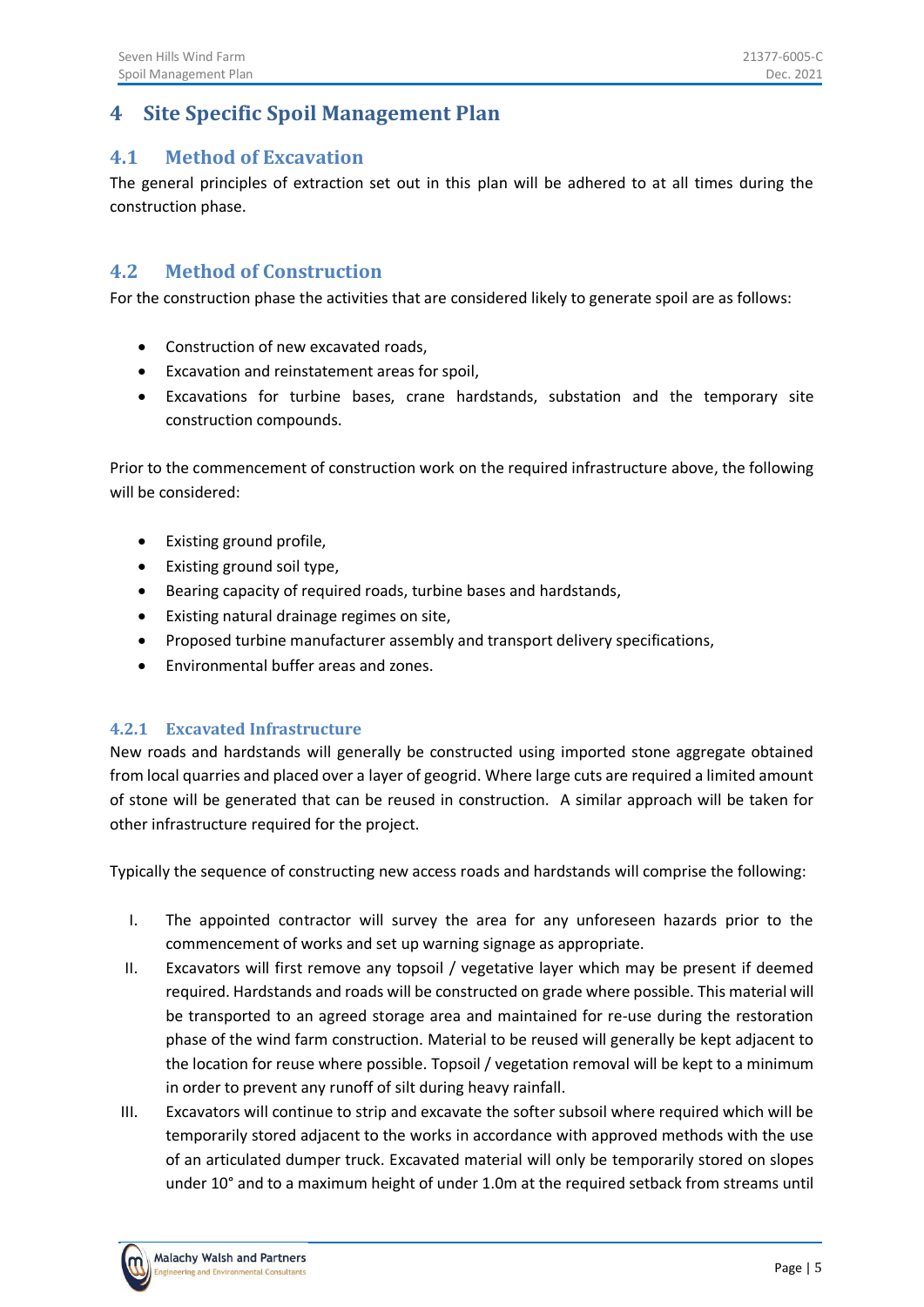they are transported to the selected deposition areas where they will be permanently stored if not reused.

- IV. All excavations to be carried out will be battered back to a safe angle of repose and comply with the final Construction and Environmental Management Plan (CEMP).
- V. Once a section of the excavated infrastructure is exposed to formation a layer of geogrid will be laid out which will be covered with imported aggregate stone as required.
- VI. The stone will be delivered to the required work area and spread out locally with the use of excavators and compacted with the use of a roller which will roll the stone aggregate in maximum 250mm layers on top of the geogrid / geotextile material in order to achieve the required design strength.
- VII. Drains as outlined in the relevant civil drawings will be constructed to manage clean and dirty water runoff in sensitive areas.
- VIII. The final running surface of the new excavated access roads will be capped with a layer of hard wearing Cl 804 stone or similar using a road grader.
- IX. Any surplus spoil material generated from the excavated infrastructure will be transported back to the deposition areas. Excavated topsoil and subsoil will be kept separate at the excavation and storage areas.
- X. The appointed contractor will ensure that on-site personnel are aware of environmental constraints / sensitive areas within the wind farm site in which works are to be avoided.

## <span id="page-9-0"></span>**4.3 Permanent Deposition Areas**

There are a number of permanent deposition areas proposed within the site. These areas have been selected based on the locations of spoil generation, areas suitable for spoil storage, constrained areas, etc.

Prior to the use of areas for storage an interceptor drain will first be excavated upslope in order to intercept existing overland flow and divert it around the storage area prior to discharge via a buffer zone on the downslope side. A dirty water cut-off drain will be provided on the downhill side of the storage area to catch dirty water run-off and transfer it to a settlement pond prior to discharge via a buffered outfall.

Inspections of the storage areas will be made by a geotechnical engineer through regular monitoring of the works. The appointed contractor will review work practices at spoil deposition areas when periods of heavy rainfall are expected so as to prevent excessive dirty water runoff from being generated.

The surface of the deposited spoil will be profiled to a gradient not exceeding  $10^0$  and vegetated or allowed to vegetate naturally as indicated by the project ecologist

Approximately 126,500 $m<sup>3</sup>$  of spoil material will be generated on site. Of this, an estimated 8,100 $m<sup>3</sup>$ will be rock and 118,400m<sup>3</sup> will be spoil (clays/gravels/topsoil). 20,000m<sup>3</sup> of the spoil will be reused as ballast for the backfilling around the turbine foundations. 1,500m<sup>3</sup> will be stored local to each turbine foundation and hardstand in allowable areas (16 of 20 turbines), totalling 24,000m<sup>3</sup>. 7,500m<sup>3</sup> will be used for miscellaneous landscaping. The remainder of the surplus excavated spoil material, estimated at 66,900 $m<sup>3</sup>$  will be stored within the deposition areas.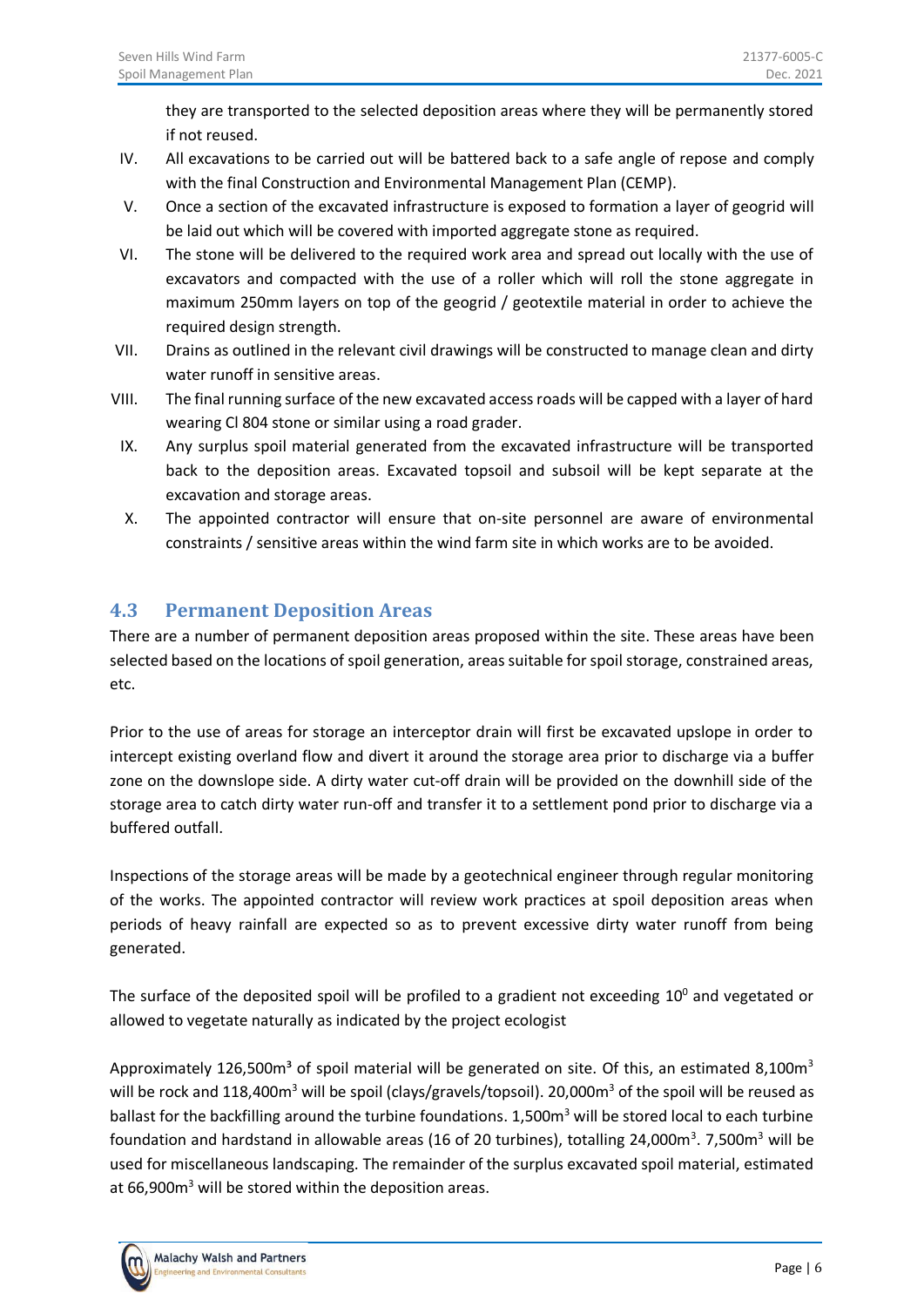The breakdown of the surplus spoil material into the northern and southern parts of the project is 17,300 and 49,600m<sup>3</sup> respectively. The storage areas proposed can accommodate these volumes of material without the need to transport spoil from the northern part of the project to the southern, and vice versa.

The quantity of spoil material requiring management on site has been calculated as shown in [Table 1](#page-10-2) below.

| <b>Development Type</b>                 | Approx. Volume (m <sup>3</sup> )<br><b>North</b> | Approx. Volume (m <sup>3</sup> )<br>South |
|-----------------------------------------|--------------------------------------------------|-------------------------------------------|
| <b>Infrastructural Spoil Generation</b> | $+40,700$                                        | + 85,800                                  |
| Storage at hardstands and turbines      | - 10,500                                         | $-13,500$                                 |
| Reuse of material for ballast           | - 7,000                                          | $-13,000$                                 |
| Reuse of rock                           | $-3.900$                                         | $-4.200$                                  |
| Landscaping                             | $-2,000$                                         | - 5,500                                   |
| <b>Total Spoil to be Managed</b>        | 17,300                                           | 49,600                                    |

**Table 1 Spoil excavation volumes**

<span id="page-10-2"></span>A summary of the spoil storage volumes is shown i[n Table 2.](#page-10-3)

| <b>Spoil Storage Area</b>         | Approx. Volume (m <sup>3</sup> ) |
|-----------------------------------|----------------------------------|
| Northern Site Spoil Storage Areas | 17,300                           |
| Southern Site Spoil Storage Areas | 49,600                           |
| Total                             | 66,900                           |

#### **Table 2 Spoil storage volumes**

<span id="page-10-3"></span><span id="page-10-0"></span>It should be note that volumes are based on a computer-generated model of the site and actual site works will likely result in less spoil generation than calculated here.

### **4.4 Temporary Spoil Storage Areas**

Temporary storage of spoil may be required on a turbine by turbine basis. Such areas will be managed by a suitably qualified and experienced environmental professional or the site geotechnical engineer. Temporary stockpile heights on site will be limited to <1m and built to a safe batter angle.

### <span id="page-10-1"></span>**4.5 Role of Environmental Manager**

An environmental manager will be appointed for the construction phase of the development. As part of this role the environmental manager will conduct the following works in relation to surplus spoil management:

- Mark ecological constraints on the working areas and route corridors, in consultation with the Geotechnical/Civil Designer as necessary,
- Agree proposals for temporarily side casting and temporary storage areas as development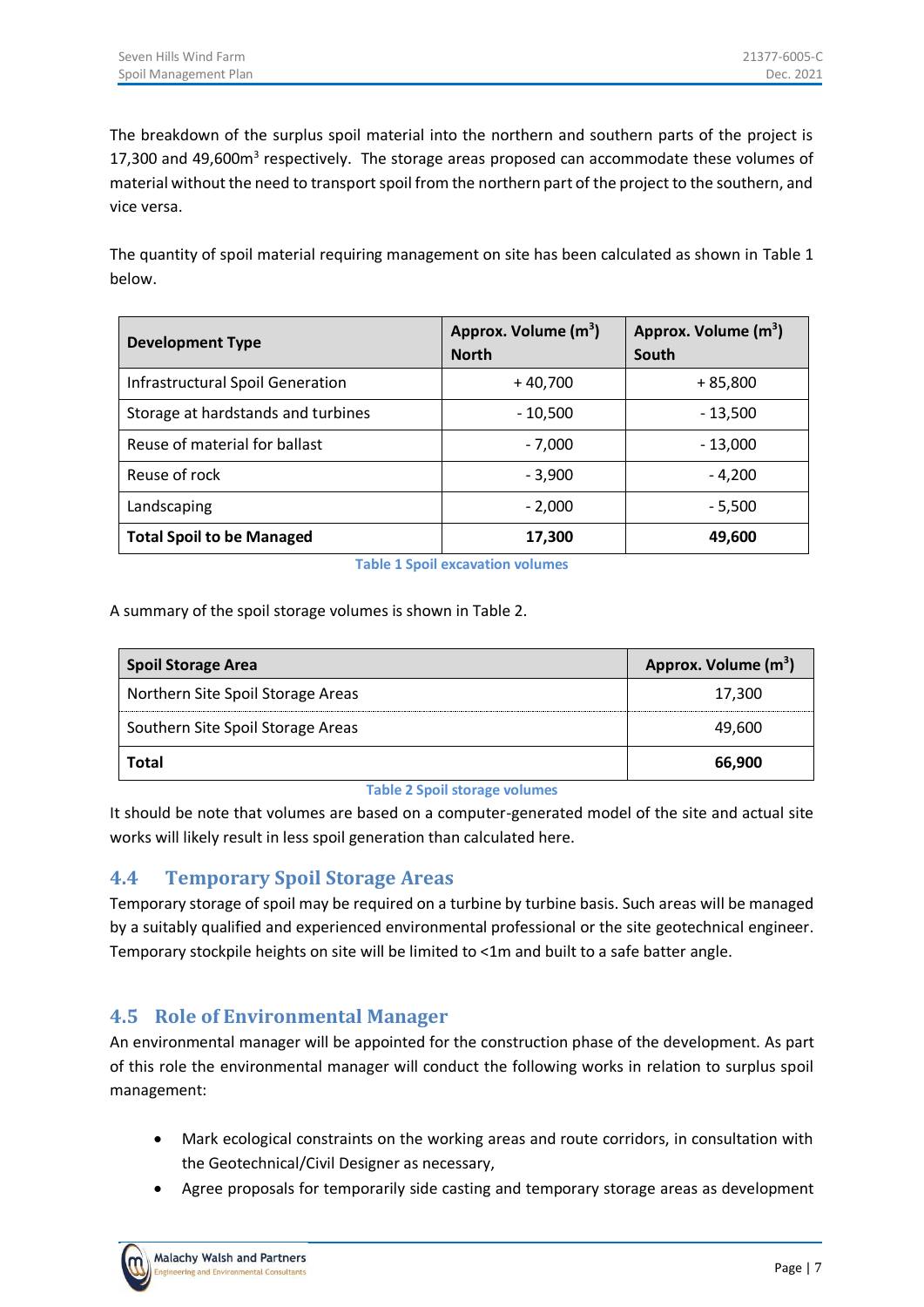proceeds,

- Agree methodology for stripping existing vegetation and locations where material is to be deposited,
- Agree timing of restoration and reinstatement of access track sides,
- Issue instruction to cease work if unexpected risks arise, until an agreed alternative solution is identified, and risks are avoided or minimised.